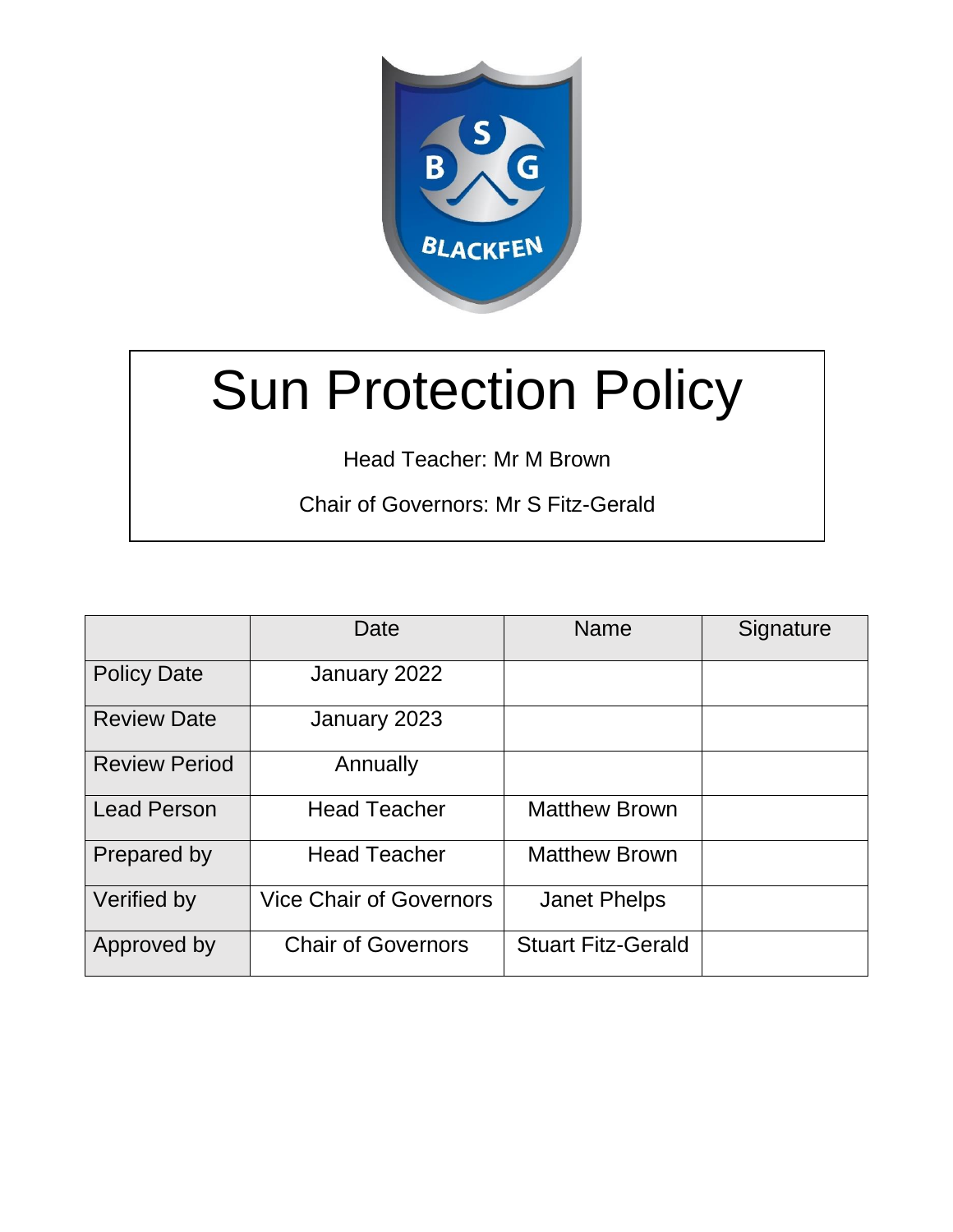## **Statutory statement**

This is not a statutory policy. This policy is produced with reference to Public Health England guidance – Looking after children and those in early years' settings during heatwaves: guidance for teachers and professionals – May 2015 and Cancer Research UK – Sun protection policy guidelines for secondary schools. The policy has been produced working with a parent who has discussed the policy with a health visitor and a paediatric nurse. The school's nursing service has also been consulted. Reference has also been made to the world health organisation – sun protection in schools.

## **Rationale**

"Schools are an excellent place to teach healthy behaviours that can prevent overexposure to UV radiation" – Sun protection and schools – World Health Organisation.

Blackfen school acknowledges the importance of sun protection throughout the year. We want to ensure that students and staff enjoy the sun safely. If sensible precautions are taken students are unlikely to be adversely affected by hot conditions, however all staff and parents/carers should look out for signs of heat stress, heat exhaustion and heatstroke. This policy is an important step towards encouraging good health in line with national priorities for the health of young people.

## **Why is sun protection important for young people?**

The number of cases of skin cancer is rising at an increasing rate. Most of these cases could be prevented through improved protection from the sun. Protection is particularly important for young people whose skin is more delicate and more easily damaged.

## **Outcomes**

- Provide an environment that enables students and staff to stay safe in the sun protection.
- Ensure that all students learn about sun safety to increase knowledge and influence behaviour- education.
- Ensure that parents/carers and the wider community reinforce awareness about sun safety collaboration.

#### **Key roles and responsibilities Governing Body**

Ensure that the policy is developed and implemented.

## **Head Teacher**

- Ensure that the policy is developed and effectively implemented with partners.
- Make all staff aware of the policy and understand their role in implementation.
- Ensure parents and students are aware of the policy.

# **Teachers/School staff**

Ensure all students are educated in the importance of sun safety both in and out of the school.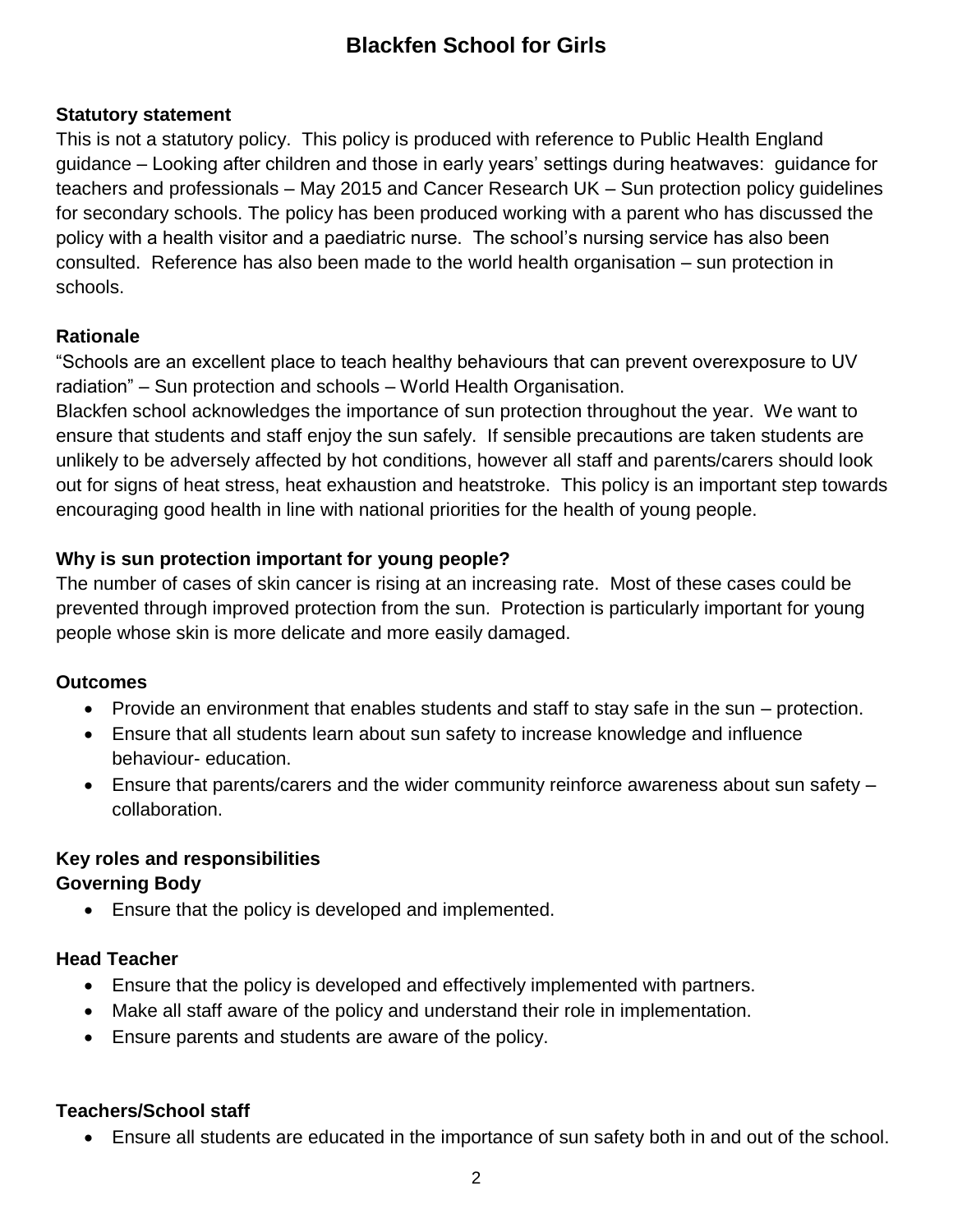- Encourage and remind students to drink water regularly, to apply sun screen and to wear a hat in hot weather.
- Remind and, where necessary instruct, students to sit in the shade to avoid the sun.
- Provide alternative arrangements to any activity planned outside in high temperatures.
- Be role models in terms of sun protection and sun safety.
- Recognise warning signs (see appendices).
- Refer to a first aider or the medical room any student who is suffering as a result of the heat.

#### **Parents/Carers**

- Work with the school by ensuring that students are prepared for sunny conditions while in school.
- Supply suitable sun screen for their daughter's/son's skin type and a water bottle for use in high temperatures.
- Read through and explain the sun protection policy and the importance of protecting skin from the sun.

#### **Students**

- Are responsible for bringing in a water bottle, sun screen (this should be in liquid form and should not be a spray) and a hat in hot weather.
- Are expected to apply sun screen as necessary during the day.
- Must drink regularly to prevent dehydration.
- Must avoid full sun and sit in shaded areas during break times in high temperatures.
- Must support the teacher's decision when changing an outside activity due to extreme temperatures.

## **Procedures**

Lunchtime supervision. At lunchtime areas of shade are available on the school field. Lunchtime supervisors and senior staff direct students to sit in the shade during sunny weather.

At lunchtime during sunny weather rooms are set aside for students to use to keep out of the sun.

Sun canopies and shelters are provided in some of the outdoor spaces in the school.

A letter is written to all parents/carers in the spring term reminding them of the importance of sun protection and coping with excessive heat.

All students receive a sun protection assembly during the year. It is also part of the  $6<sup>th</sup>$  form tutor programme.

Students are encouraged to bring water to school and to keep hydrated during the day. There is access to clean drinking water in school to refill bottles.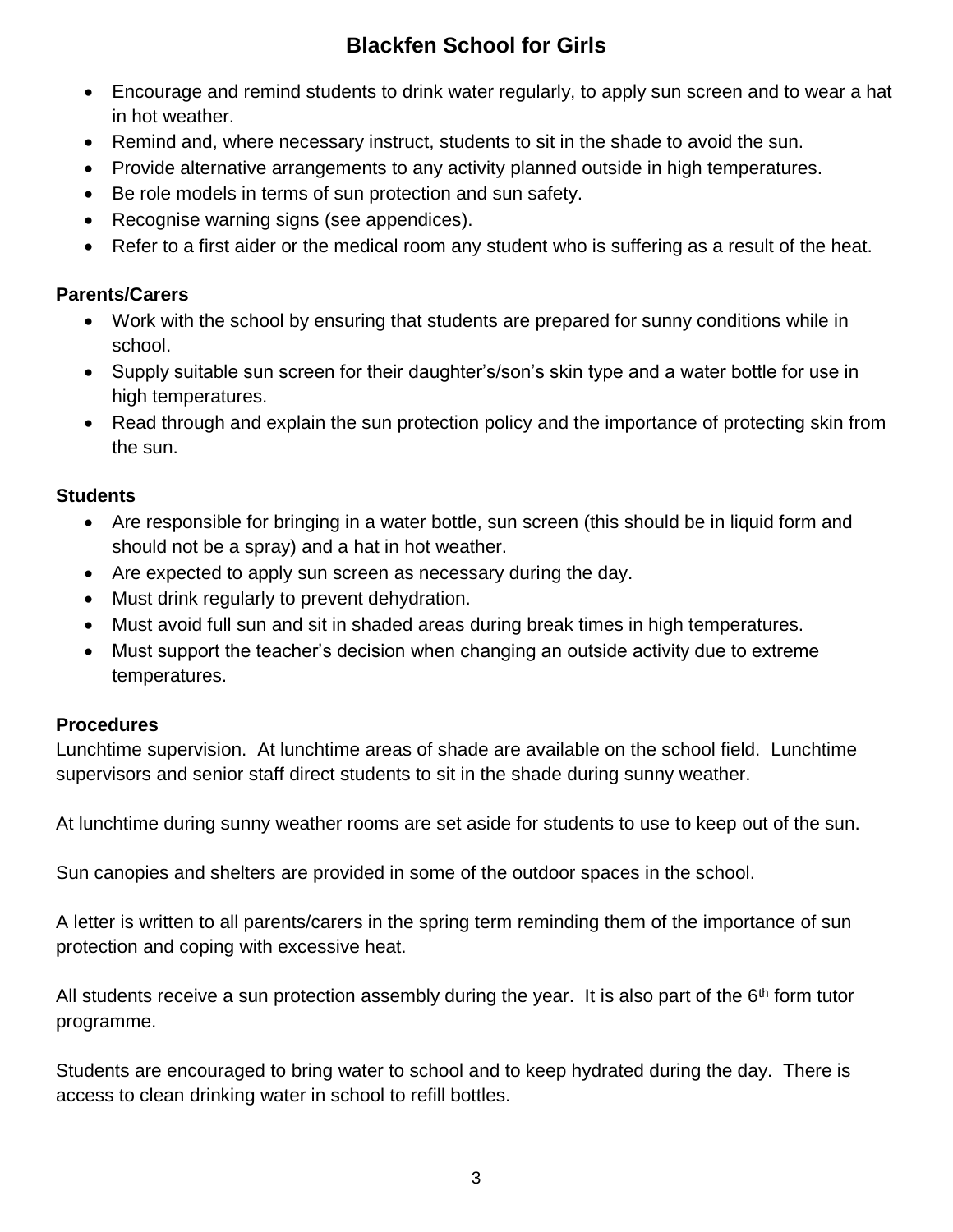Students are encouraged to apply sunscreen before coming to school or to bring sunscreen to school to use during the day. This should be at least factor 15 with UVA protection. Students should cover up where necessary and should bring a hat to school if necessary.

Sunscreen use is encouraged on school trips. This is notified in a letter to parents/carers.

During excessive sunny weather PE lessons will be conducted either in the shade or indoors between the hours of 11.30 and 2.30.

## **Useful links**

## **Sun Safety**

The Teenage Cancer Trust found that nearly two-thirds (61%) of young people aged 13-24 have avoided using sunscreen in order to get a better tan. As the weather gets hotter in the UK, we need to be more knowledgeable about keeping safe in the sun than ever before.

The damage done to young skin can lead to skin cancer developing in later life, so it's vital to help young people protect themselves in the sun.

## **Teenage Cancer Trust Resources**

<https://www.teenagecancertrust.org/support-us/spread-word/shunburn-stay-safe-sun>

# **Sun Safety**

<http://www.bbc.co.uk/programmes/articles/YDD2fTqHVfWJbV5qkHPL7D/sun-safety>

# **Tips for Staying Safe in the Sun (CBeebies)**

<https://www.bbc.co.uk/cbeebies/watch/sun-safety-for-kids>

# **Sun safety in schools (Skcin)**

<http://www.skcin.org/sunSafetyAndPrevention/sunSafetyInSchools.htm>

# **School sun exposure policy (NICE)**

The National Institute for Clinical Excellence has an article about creating a school sun exposure policy, in conjunction with Alderley Edge School for Girls, in Cheshire.

See:<https://www.nice.org.uk/sharedlearning/a-primary-school-sunlight-exposure-policy>

Cancer research – [www.sunsmart.org.uk](http://www.sunsmart.org.uk/) (see hashtag #OwnYourTone) – explains there is no such thing as a safe tan.

Cancer research – ways to enjoy the sun safely – April 2019

World health organisation – [www.who.int/uv/publications/en/sunprotschools.pdf](http://www.who.int/uv/publications/en/sunprotschools.pdf)